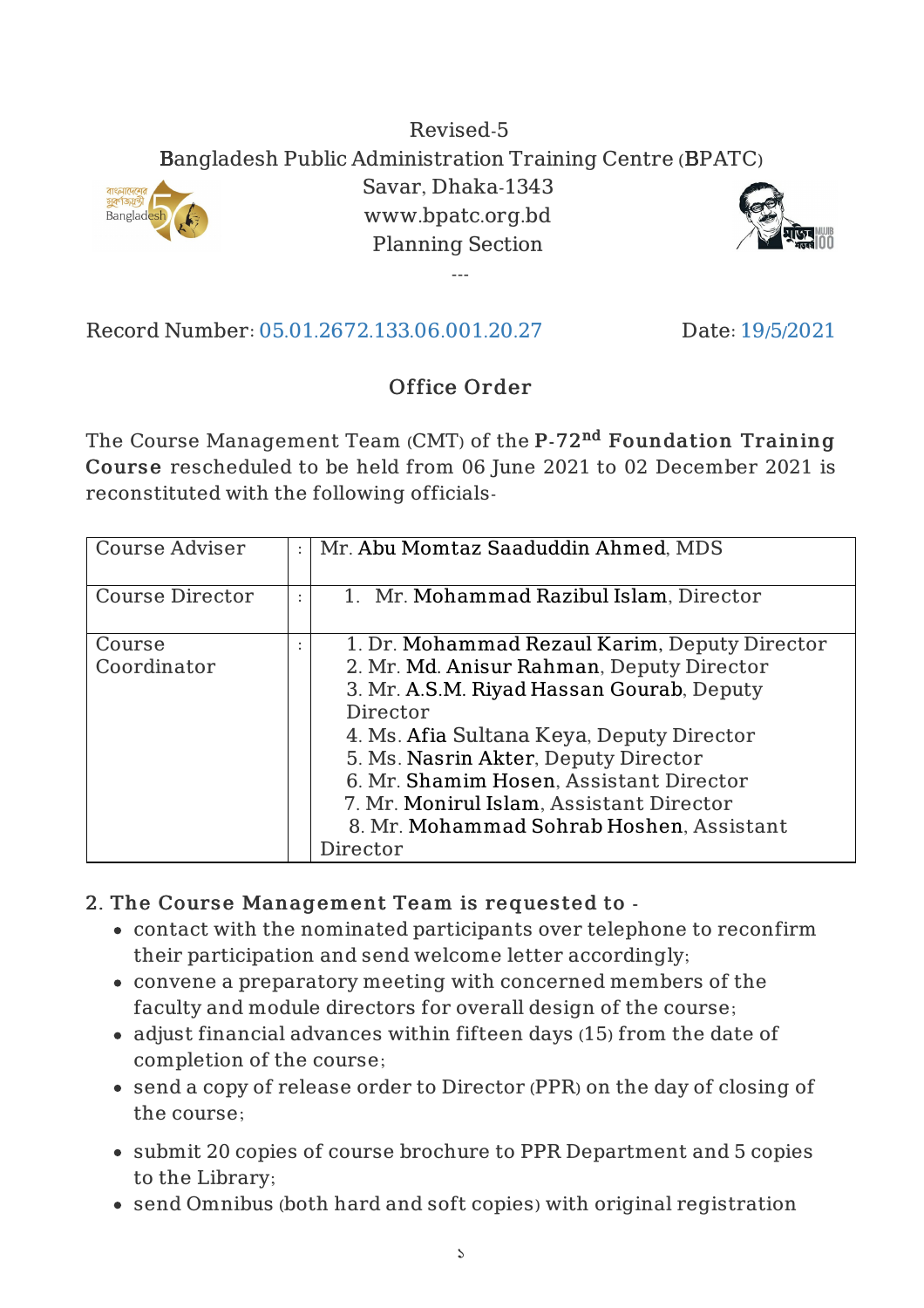forms, release orders and other necessary documents to PPR Department within 15 (Fifteen) days of course completion;

- prepare three volumes of Omnibus according to the guidelines of PPR Department. Two sets of each volume should be prepared; one set is to be sent to the PPR Department and the other to Library for preservation. Omnibus (three volumes) will consist of all handouts, be arranged module-wise, must bear page number and there will be an index in it. Course name, duration and course management team are to be mentioned in a separate top-page. Moreover, a profile of guest speakers is to be added in a separate page;
- send pen picture of the participants of the course to the Evaluation Department within 7 (Seven) working days after completion of the course;
- send soft copy of relevant papers to the programmer and MIS department to publish on the BPATC's website.
- send a list of the participants to the Ministry of Public Administration (MOPA) and PPR Department of BPATC as the first day of the course; and
- send a copy of the release order to the Ministry of Public Administration (MOPA) and PPR Department of BPATC as the closing day of the course.
- 3. The course should run as per standard norms of the Centre.
- 4. The order is issued with the prior approval of the competent authority.

Record Number:

Date: 19/5/2021

05-08-2021 Dr. Md. Mohoshin Ali Director Phone: 02224446607 Fax: 02224445029

Email: ppr.bpatc@gmail.com

05.01.2672.133.06.001.20.27/1(91)

Copy for Kind Information and Necessary Action,

1) All Members (CMT), P-72nd Foundation Training Course, BPATC, Savar, Dhaka.

2) Faculty (All), BPATC, Savar, Dhaka.

3) P.S. to Rector, BPATC, Savar, Dhaka. (For kind information of the Rector)